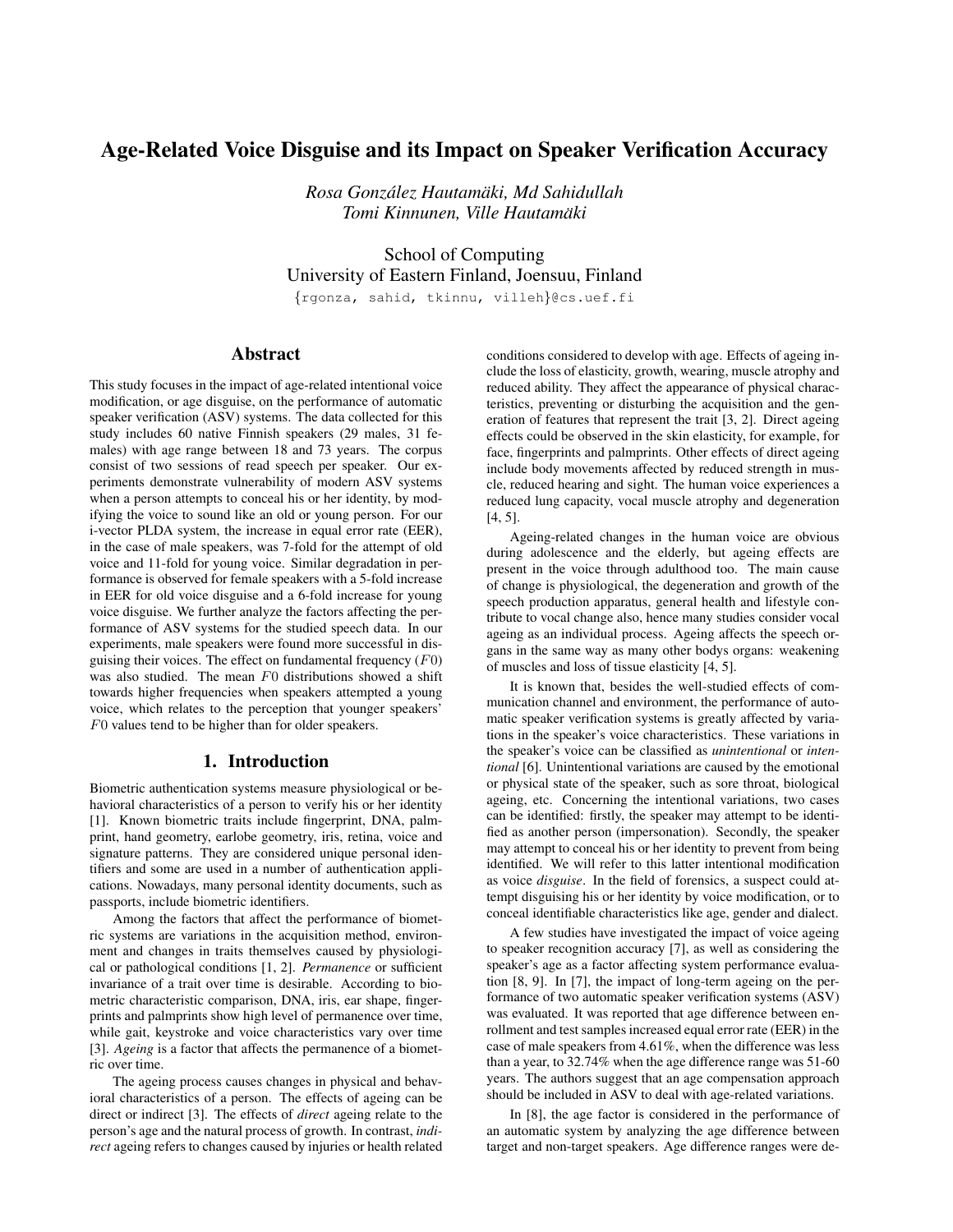fined so that the number of target speakers was approximately the same for all age ranges. The effect was measured in terms of gender-dependent false alarm probability at a given miss probability of 1% when the age difference between the target and non-target increases. The false alarm probability was reported to reduce when the age difference is 5-9 years compared to difference of 0-4 years. It was further reduced for age differences exceeding 40 years. The goal of the study was to introduce the concept of population demography effect in the evaluation of speaker recognition systems.

In [9], the role of the speaker's age in the acoustic space was studied. The role of age in the acoustic space was developed from the known age information in the data. The study indicated that the performance of speaker identification systems can be improved by developing age-sensitive eigenvoice models in the acoustic space. These studies suggest that speaker recognition systems should take the age factor into account to increase recognition accuracy.

Most of the age-related studies cited above assume a *natural* biological ageing process that takes place when the time lapse between enrollment and test phase increases. In contrast, in this study, we address the problem of *intentional* age modification in the speaker's voice. Such situation could take place, for instance, in public places when a person pretends a different age when facing social exposure, for example in bars and restaurants. Further, social network applications that make use of videos and voice recordings are open to situations in which a user may target a fake age. In addition, call center applications without face-to-face contact are prone to intentional modification to conceal one's age, specifically in the case when demographic restriction or discrimination is expected, for example minors accessing gambling services or elderly requesting information services.

We study the performance of six automatic speaker verification systems based on GMM-UBM and on i-vectors, with focus on age-related voice disguise. We describe the data collection protocol and the experimental design. Finally, we present an analysis of factors affecting the accuracy of the systems using the self-reported speaker information, such as, age, gender and experience in voice disguise. We also include an analysis of the *fundamental frequency* F0 feature which often plays a key role in voice modification attempts.

## 2. Data and evaluation protocol

The data collected for this study consists of age disguise as the intentional modification of the speakers' voice without using any auxiliary objects such as blocking one's mouth, nostrils or the recording device. The main instruction given to the participants was *to not sound like themselves*. The speech data was collected under controlled conditions in the same silent office environment for all the speakers. The speakers are native Finnish speakers, and the corpus consists of reading sentences and spontaneous speech from free selected topics.

### 2.1. Recording conditions

Two sessions are recorded for each speaker in two different days. The audio was collected using Zoom H6 Handy recorder, a portable device that allows capturing high quality audio using multiple microphones, at a sampling rate of 44.1 kHz and 32 bits precision. For this corpus, an omnidirectional headset microphone (Glottal Enterprises M80) was connected to the recorder, along with an Electroglottograph (EG2-PCX2) to record glottal activity besides the acoustic microphone data. In addition, parallel recording was carried out by voice recording apps in two smartphones: Nokia Lumia 635 and Samsung Galaxy Trend 2. In this study, we make use of audio data from the head mounted close-talk microphone and the two smartphones only.

Each participant performed 10 tasks per session, including: spontaneous speech, reading text and impersonation tasks. For the purpose of this study, we consider material collected from the reading text for 3 tasks only. It consists of reading two phonetically balanced texts, with a total of 11 sentences in Finnish language and 2 sentences in English, as illustrated in Fig. 1. One task consisted of reading in the speaker's modal voice without any intentional modifications, and two tasks consisted of modifying the voice to sound like an old person and a young person (e.g. a child).

The text material included the Finnish version of the "The Rainbow passage" and "The north wind and the sun" (See Appendix A), plus two TIMIT sentences, SA1 and SA2, in English: "She had your dark suit in greasy wash water all year" and "Don't ask me to carry an oily rag like that".

#### 2.2. Summary of the participants

A total of 60 speakers were recorded, with almost perfect gender balance with 31 females and 29 males. The age range is from 18 to 73 years. The speakers provided also the following additional information: English proficiency, other languages spoken, profession, educational level, place of birth, residence place during elementary education, dialect, experience in voice modification, smoking habits and other free-worded information that could affect the voice quality and performance of the tasks. All the participants were adults (18+ years old) and signed a consent form to allow the use of their speech data for research purposes.

#### 2.3. Audio segmentation and post processing

Each session was recorded into a long audio file without interruptions. Manual segmentation was carried out to produce 39 segments per session (13 sentences in 3 voice modes). Four simultaneous recording were segmented by annotating the time stamp in seconds for the beginning and end of each task and sentence in seconds. This annotation was then used to automatically cut the long recordings into sentence long segments. The data was downsampled to 8kHz to match the sampling rate of the development data. Figure 1 shows a description of the speech data per speaker in a single session.

### 3. Recognition experiments

We consider a text-dependent recognition setup where the target and impostor speakers have lexically matched contents. The reading material for natural voice in session 1 is used for enrollment, resulting in 13 phrase-dependent adapted models per speaker. In the testing phase, genuine trials correspond to the target speaker's second session and, for impostors, the reading text from both sessions to increase the number of non-target speaker trials. We considered the *natural* voice test as the baseline and *disguise* case for the segments corresponding to old and young voices. We explore the case of channel mismatched by substituting the test segments with the segments recorded with the two smartphones, while enrollment segments in all the cases correspond to audio from the close-talk microphone. The summary of the trials is shown in Table 1.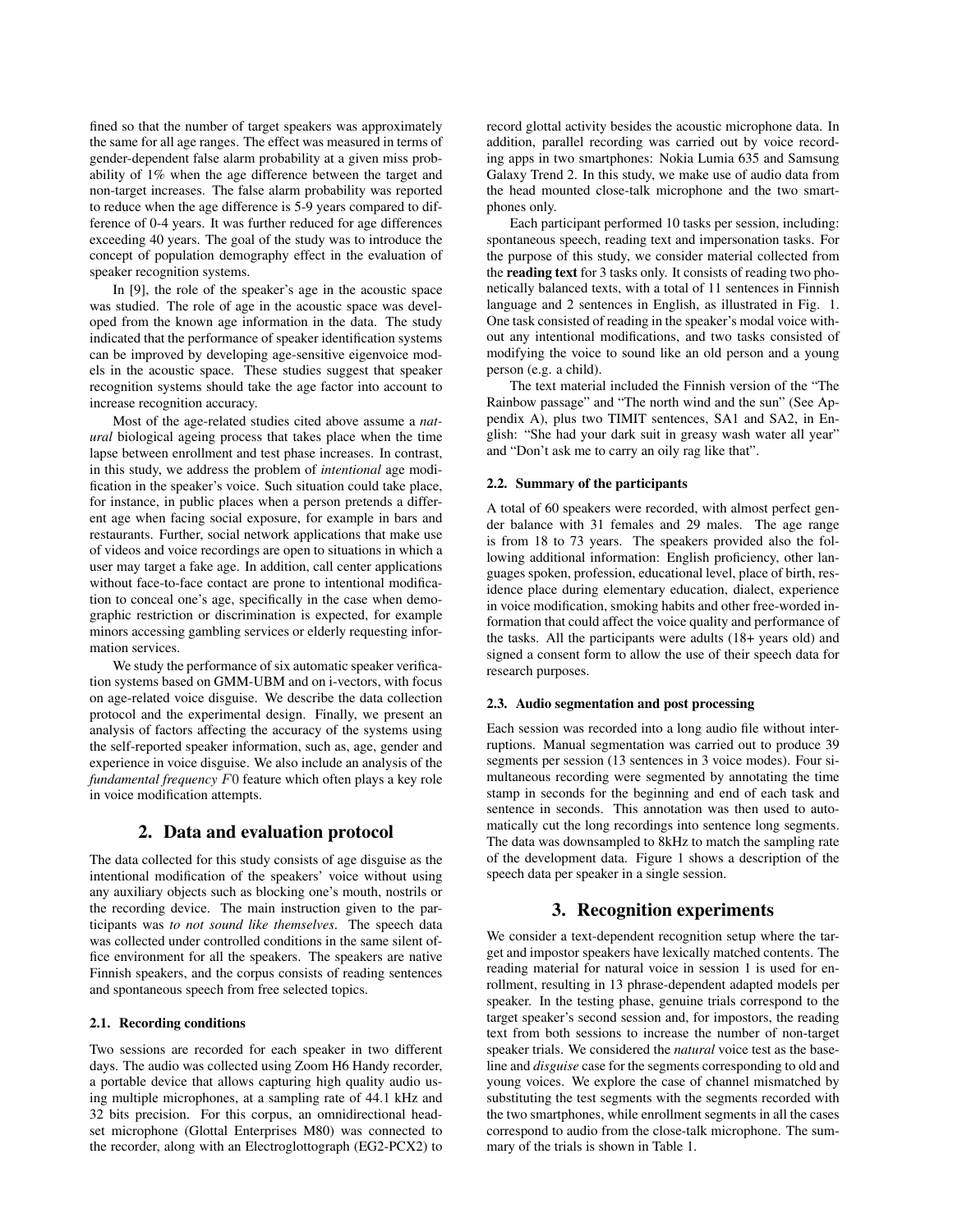

Figure 1: Diagram of the speech audio for one session used for this study. The blocks represent segments for each sentence in the text, the Finnish version of "The Rainbow passage" (Text 1), "The north wind and the sun" (Text 2) and two TIMIT sentences (in English Text 3).

Table 2: Description of development data and setup for the automatic speaker verification systems in this study.

|                  |                     | <b>UBM</b> training data (512 Gaussians)           | <b>T-matrix</b> | <b>Scoring</b> |
|------------------|---------------------|----------------------------------------------------|-----------------|----------------|
| <b>GMM-UBM</b>   | System1             | NIST SRE 04, 05, 06, Switchboard and FISHER        |                 | <b>LLR</b>     |
|                  | System <sub>2</sub> | NIST SRE 04, 05, 06, Switchboard, FISHER, PERSO    |                 | LLR.           |
| <i>i</i> -vector | System <sub>3</sub> | NIST SRE 04, 05, 06, Switchboard and FISHER        | Same as UBM     | <b>PLDA</b>    |
|                  | System4             | NIST SRE 04, 05, 06, Switchboard and FISHER, PERSO | Same as UBM     | PLDA           |
|                  | System <sub>5</sub> | NIST SRE 04, 05, 06, Switchboard, FISHER           | Same as UBM     | Cosine         |
|                  | System <sub>6</sub> | NIST SRE 04, 05, 06, Switchboard, FISHER, PERSO    | Same as UBM     | Cosine         |

Table 1: Description of test trials for text-dependent speaker verification used in this study.

|        |                | <b>Trials</b> |                 |  |
|--------|----------------|---------------|-----------------|--|
|        | Test           | Genuine       | <b>Impostor</b> |  |
|        | Natural voice  | 377           | 21112           |  |
| Male   | Disguise old   | 377           | 21112           |  |
|        | Disguise young | 377           | 21112           |  |
|        | Natural voice  | 403           | 24180           |  |
| Female | Disguise old   | 403           | 24180           |  |
|        | Disguise young | 403           | 24180           |  |

### 3.1. Speaker recognition systems

We evaluate the age disguise effect using two speaker verification systems based on Mel-frequency cepstral coefficient (MFCC) features: a *Gaussian mixture model with universal background model* (GMM-UBM) [10] and an *i-vector* based system. The scoring of the extracted i-vectors is performed using both cosine scoring [11] and probabilistic linear discriminant analysis (PLDA) [12]. We used i-vector dimensionality of 400 and 200 speaker factors with simplified PLDA.

Table 2 describes the developmental setup and data used to train each system. Besides including data from NIST Speaker Recognition Evaluation (SRE) corpora, Switchboard and FISHER, a corpus in Finnish language called *PERSO* [13] is used. PERSO contains audio material from 66 speakers, including 33 male and 33 female. It contains approximately 43,000 utterances, 40 minutes of continuous speech in *small* part and approximately 4 hours in *long* part. The corpus was collected to create more appropriate speech synthesis options for text-to-speech (TTS) conversion applications as seen in assisted communication devices. Our goal was to include a Finnish language corpus to add more variation to the ASV system's component considering all our test data is in Finnish language.

### 4. Results

Table 3 presents the performance of our ASV systems in terms of equal error rate (EER) which corresponds to equal miss and false alarm rates. We calculate the EER using the implementation for ROC convex hull method (ROCCH-EER) in the BOSARIS Toolkit [14]. Comparing the baseline (natural voice) to age disguise (old and young voices), we observe a dramatic increase in EER in the presence of age-related disguise, especially when the voice is modified to sound like a younger person. Previous studies such as [5] support that young voices imply a higher fundamental frequency or perceived pitch, and it is considered to be a challenging modification for ASV systems that use modal voice for enrollment.

In the case of channel mismatch, where the enrollment corresponds to the natural voice from the close-talk microphone and the test sample from audio recorded with one of the two smartphones, the results are consistent with the same channel test. We observe an increase on EER for mismatched channel data for old voice and a higher increase for young voice in all the systems. Comparing the performance of both smartphones, we observed in most of the cases that Samsung Galaxy data had slightly lower EER than the Nokia Lumia smartphone. In general, the differences between the smartphones are small, and would be caused by differences in casing, microphone quality and recording application.

Including the Finnish corpus (PERSO) in the UBM training reduced the EER for GMM-UBM system (System2). For the i-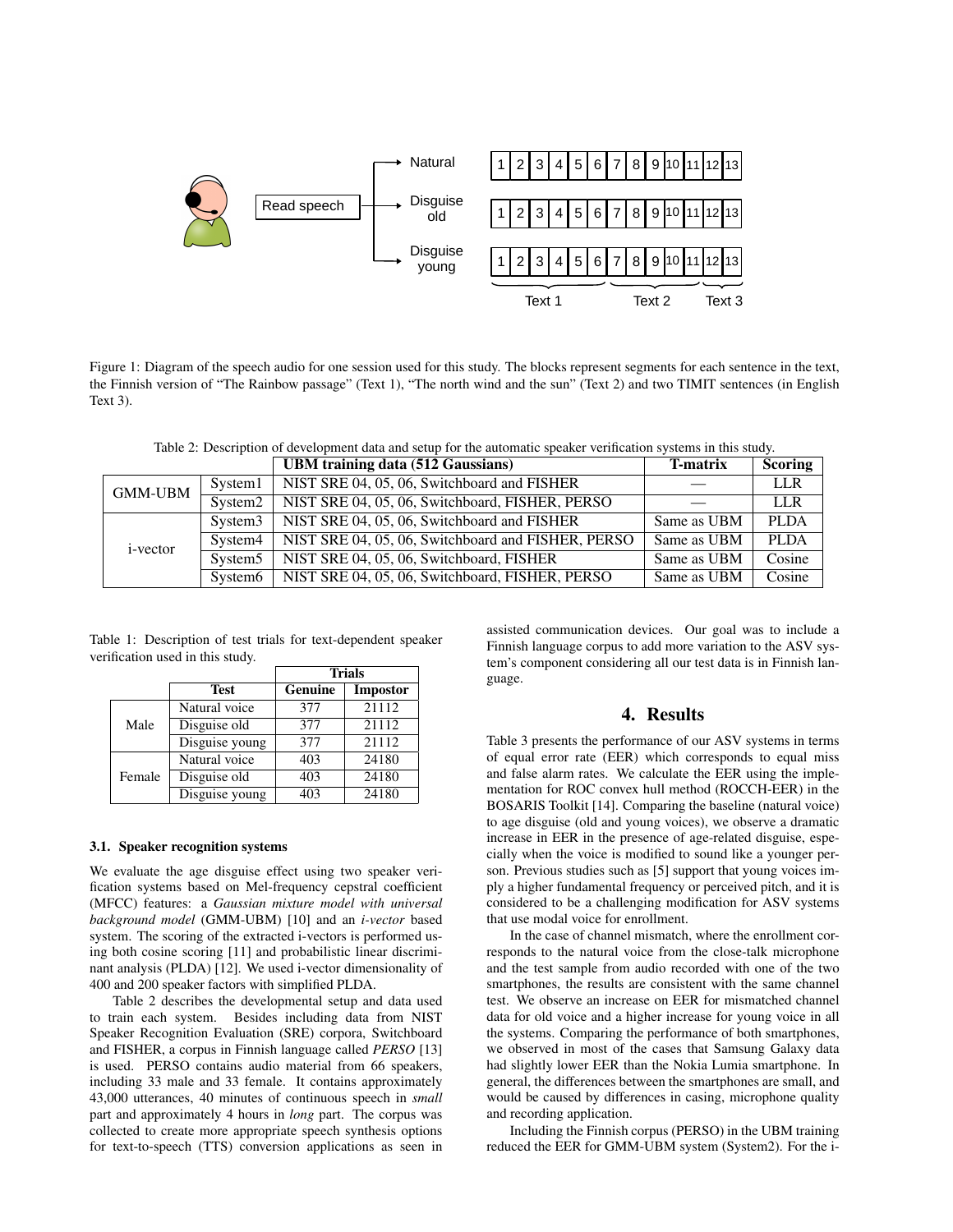|        |                     | <b>Microphone</b> |                 | <b>Samsung Galaxy Trend 2</b> |                | Nokia Lumia 635 |                 |                |                 |                 |
|--------|---------------------|-------------------|-----------------|-------------------------------|----------------|-----------------|-----------------|----------------|-----------------|-----------------|
|        |                     | <b>Natural</b>    | <b>Disguise</b> | <b>Disguise</b>               | <b>Natural</b> | <b>Disguise</b> | <b>Disguise</b> | <b>Natural</b> | <b>Disguise</b> | <b>Disguise</b> |
|        |                     |                   | old             | young                         |                | old             | young           |                | old             | young           |
| Female | System1             | 10.13             | 28.45           | 37.63                         | 9.40           | 27.03           | 36.29           | 9.65           | 27.31           | 36.86           |
|        | System <sub>2</sub> | 6.88              | 25.41           | 35.45                         | 7.52           | 26.37           | 35.84           | 8.86           | 26.50           | 36.31           |
|        | System <sub>3</sub> | 5.05              | 24.38           | 31.68                         | 8.92           | 27.95           | 32.85           | 9.44           | 29.61           | 34.22           |
|        | System4             | 7.13              | 27.71           | 34.98                         | 11.48          | 29.13           | 35.49           | 12.13          | 28.72           | 35.55           |
|        | System <sub>5</sub> | 6.92              | 25.63           | 33.90                         | 10.79          | 26.92           | 36.30           | 10.88          | 28.58           | 36.26           |
|        | System <sub>6</sub> | 10.38             | 29.28           | 37.65                         | 13.10          | 29.80           | 39.51           | 14.18          | 31.75           | 38.99           |
|        |                     |                   |                 |                               |                |                 |                 |                |                 |                 |
| Male   | System1             | 4.48              | 21.66           | 31.40                         | 4.99           | 23.89           | 30.60           | 5.93           | 25.04           | 31.31           |
|        | System <sub>2</sub> | 4.08              | 20.55           | 30.57                         | 5.27           | 22.84           | 30.26           | 5.48           | 24.30           | 31.56           |
|        | System <sub>3</sub> | 2.82              | 19.45           | 30.10                         | 4.29           | 20.16           | 30.50           | 5.47           | 21.08           | 32.08           |
|        | System4             | 3.27              | 19.84           | 31.66                         | 6.02           | 22.00           | 31.30           | 5.13           | 23.00           | 32.42           |
|        | System <sub>5</sub> | 2.71              | 20.79           | 31.19                         | 3.88           | 21.78           | 30.88           | 4.98           | 23.28           | 32.48           |
|        | System <sub>6</sub> | 5.14              | 23.83           | 35.00                         | 7.96           | 24.69           | 33.66           | 7.13           | 25.09           | 35.20           |

Table 3: Performance in terms of equal error rate (EER,%) for GMM-UBM (System1-2) and i-vector systems (System3-6) for female and male speakers with natural voice and two disguised voices: Old and Young. Channel variation results are also included.

vector systems, including the Finnish data in UBM and T-matrix training did not improve the performance, as it can be seen in the results for System4 and System6. This may be caused by the relatively small number of speakers in the corpus compared to number of English speakers in the rest of the development set.

Figure 2 further shows the detection error trade-off (DET) curves for natural voice and the two disguised voices (old and young).

We calibrated the scores for System3 using logistic regression with target probability 0.5 and false alarm and miss set to 1, following [15], then the decision threshold is set at origin. Table 4 shows a degradation for the false rejection rates (FR %) when voice disguise is introduced for matched channel case, using the close-talk microphone data only.

Table 4: *False rejection rates (FR %) for i-vector PLDA (System3) after calibration of scores with decision threshold set at origin for close-talk microphone data.*

| <b>Test</b>    | Female | Male  |
|----------------|--------|-------|
| Natural        | 5.21   | 2.65  |
| Disguise old   | 26.05  | 20.69 |
| Disguise young | 34.74  | 33.16 |

## 5. Age disguise affecting factors for speaker verification

To analyze the effect of age-related disguise in our ASV systems accuracy, first, we study the changes in fundamental frequency  $(F0)$  when age disguise is present, and second, we evaluate the the speakers' self-reported information to identify the factors that have an effect on successful age disguise.

The F0 was extracted using a function from VoiceSauce [16] that uses Praat [17] to estimate this feature with the autocorrelation method [18]. We then compute the mean  $F_0$  for every utterance. Figure 3 shows the distribution of mean F0 for the natural voice along the two disguise cases separately for both genders. We observe an increase on the mean  $F0$  values for young disguise, especially for female speakers. This may reflect that females tend to vary their  $F0$  with relative ease, and by increasing it fit to the perception of a younger speaker voice.

We also studied the correlation between the self-reported speaker information and age disguise effect on the ASV systems accuracy. The goal was to find if there are any factors that could explain *why* some speakers were able to spoof the ASV system better than others. To accomplish this goal, first, scores for System3 were turned into hard decisions and second, the decisions of genuine (same-speaker) trials were used to measure the effect of the self-reported speaker information. To turn System3 scores to decisions, we used logistic regression to find the scale and shift of the scores as explained in [15]. We fit the logistic regression model with prior probability of observing a genuine trial equaling to 0.5 and false alarm and miss costs set to 1 as in Table 4. We optimized the scale and shift in the same set of scores so that the results can be seen as the best possible (oracle) decisions.

To continue the analysis, our dependent variable is *success*, so that when a speaker succeeds in disguise his or her voice, *success* is set as *true*, otherwise as *false*. We define the speaker information factors *age, gender, English proficiency, education level, experience in voice disguise* and *smoking habits* as the predictors in our model. The goal is to predict success using the above mentioned factors by fitting a logistic regression model separately for old and young voice disguise experiments.

The results indicate that for our data age was not a significant factor in neither old or young voice disguise case, in other words, no age group was significantly better at disguise than others. In our experiments, English proficiency (beginner, intermediate and advanced) was not a significant factor either.

Interestingly, by analyzing the gender factor, we notice that males had a regression coefficient of 1.537 and *p*-value < 0.0001 for young voice disguise case and coefficient of 1.071 and  $p$ -value  $\lt$  0.0001 for the old voice disguise case. This indicates that, in our material, males were better at disguise than females in both cases.

In the case of prior experience in voice disguise, we do not observe the same effect in old and young voice disguise cases, so that attempting to sound like an old person, was helped significantly by this factor with coefficient 2.33 and *p*-value < 0.0001. Whereas, trying to sound like a young person, the coefficient is negative -0.803 with *p*-value 0.002, meaning that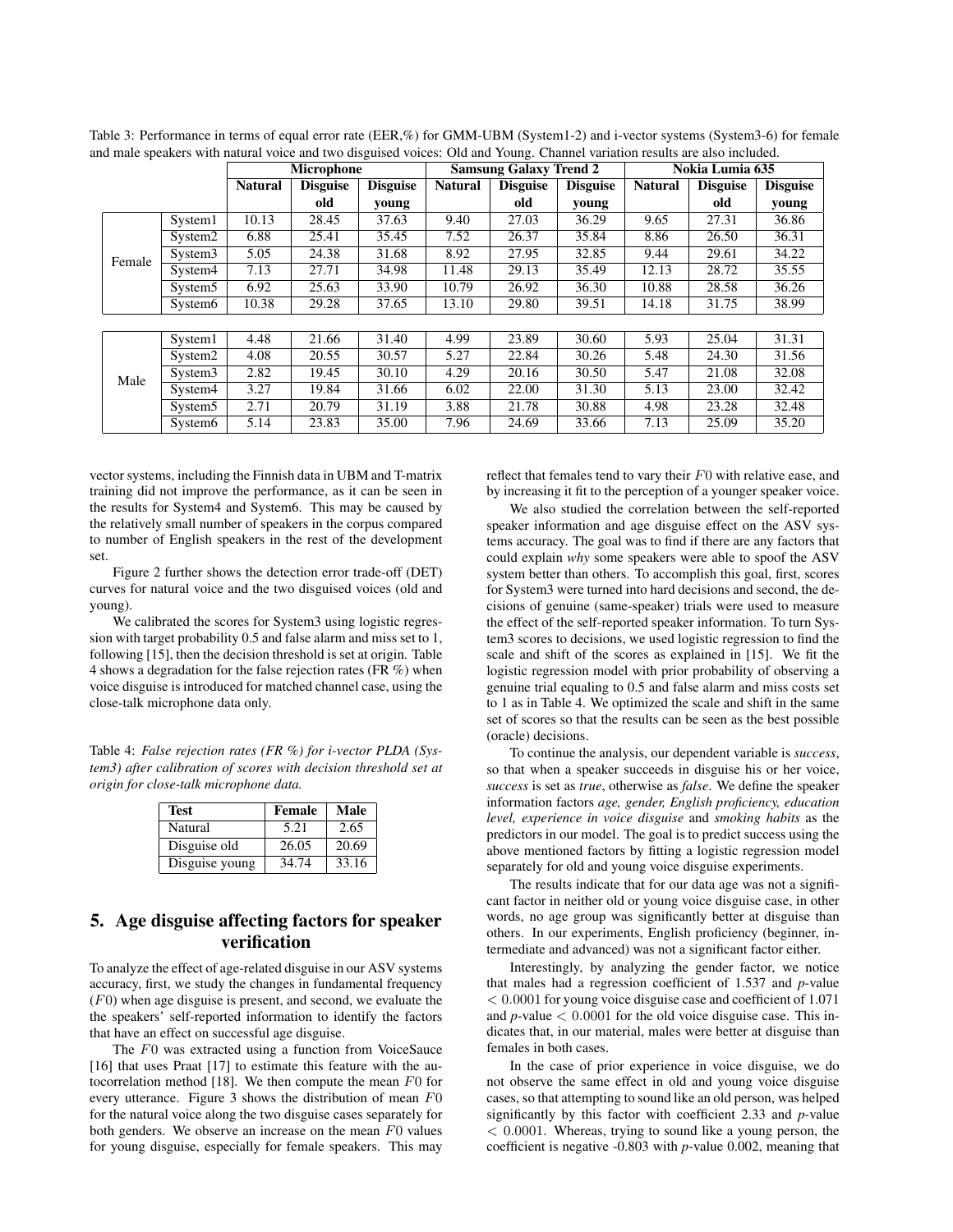

Figure 2: DET curves for i-vector PLDA (System3). Results for female and male speakers trials.

experience in voice disguise actually degraded the speaker's performance to spoof the ASV system in the young voice disguise case.

In the case of smoking habits, it was found that smoking *sometimes* had a degraded effect in disguise ability with coefficient -2.648 and *p*-value < 0.0001 for old voice disguise, but a small positive effect for young voice disguise coefficient 0.856 and *p*-value 0.017.

The statistical analysis of our data and the effect of the selfreported information is naturally limited by how well the model fits our data. The significance of the variables were studied independently, so their dependency was not considered in the model outcome. Further, the findings of our analysis are observations on our data only and they should be re-examined on other age disguise corpora.

### 6. Conclusions

In this paper, we studied the impact of age-related disguise on two widely used ASV methods, GMM-UBM and i-vector. Both systems show a dramatic increase in the equal error rate (EER) when age-related disguise is introduced. For example, for the i-vector PLDA system, the increase of EER is 7-fold for the at-



Figure 3: Mean F0 distributions for the natural and modified voices.

tempt of old voice and 11-fold for young voice, in the case of male speakers. Similar degradation in performance is observed for female speakers, with a 5-fold EER increase for old voice disguise and 6-fold increase for young voice disguise. The mean F0 distributions showed a shift towards higher frequencies when speakers attempted a young voice. This was more or less expected as younger speakers' F0 values tend to be higher than for older speakers.

Gender and experience in voice disguise were found to have a significant effect in disguise ability. In the data used for this study, it was found that male speakers were more successful at age-related disguise. For future work, we plan to include a perceptual test to correlate human listening performance and ASV systems in the presence of age-related disguise. The further study of the factors that make age-related disguise successful and its similarities with voice ageing process could shed a light in the further detection of this type of disguise to speaker verification system and further be utilized in automatic disguise detection methods.

## 7. Acknowledgments

This study was supported by the Academy of Finland (projects no. 253120 and 283256) and the Finnish Scientific Advisory Board for Defense (MATINE) project no. 2500M-003. The authors would like to thank Maria Bentz and Prof. Stefan Werner for their help in planning and executing the data collection project, and to the speakers that produced the needed audio for this study.